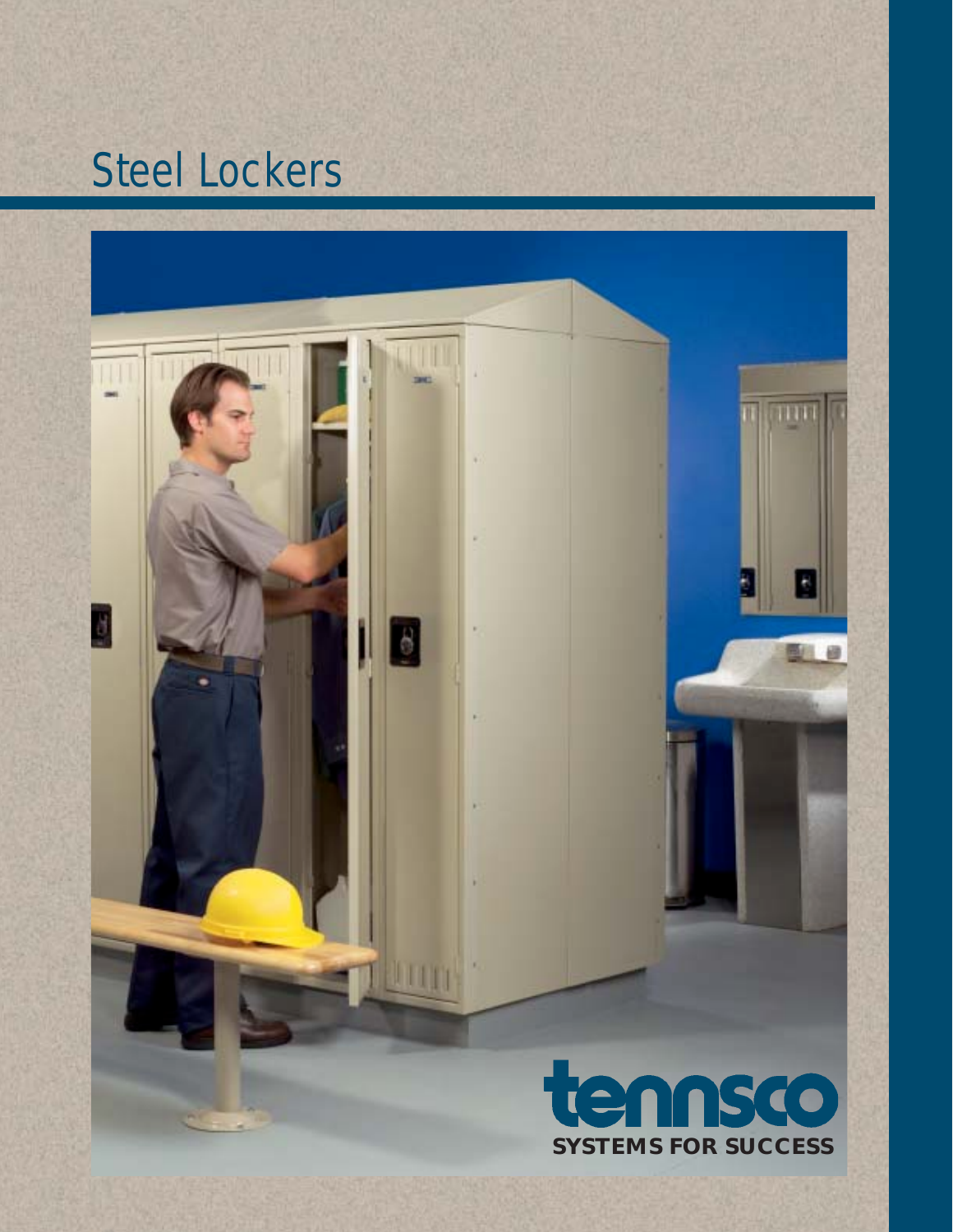## Quiet Lockers

#### Durable Finish

Tough powder-coated finish keeps its good looks for years.

#### Hat Shelf

Handy shelf for personal storage of hats, gloves, toiletries, books, etc.

#### Heavy-Duty Frame

Welded door frame is constructed of 16-gauge steel for added rigidity.

#### Large Color Selection

A wide range of colors is available to blend with any office, school or industrial setting.

#### Choice of Welded or Unassembled Versions

Lockers are available either welded ready-touse or unassembled for added cost savings.

#### Louvers

Contemporary styled louvers at top and bottom for ventilation of contents.

#### Choice of Leg Options

Lockers available with or without legs. Optional front- and end-bases available to enclose base.

#### Door Stiffeners

Full-length steel door reinforcements add rigidity and dampen noise.

#### Recessed Handles

Inset handle design is vandal-resistant and leaves nothing protruding into aisles. Comes standard with powder-coated finish; optional stainless steel is also available.

#### Positive Latching **Mechanism**

Smooth operating latching mechanism securely latches the door for added security.

#### Locking Bar

Steel locking bar offers high strength, while polymer latches and retainers provide quiet latching operation.

#### Double-Leaf Hinge

Extra-strong fiveknuckle hinge with secured pin offers added content protection and long life.

#### Rubber Bumpers

Door closing noise is effectively dampened with carefully placed bumpers.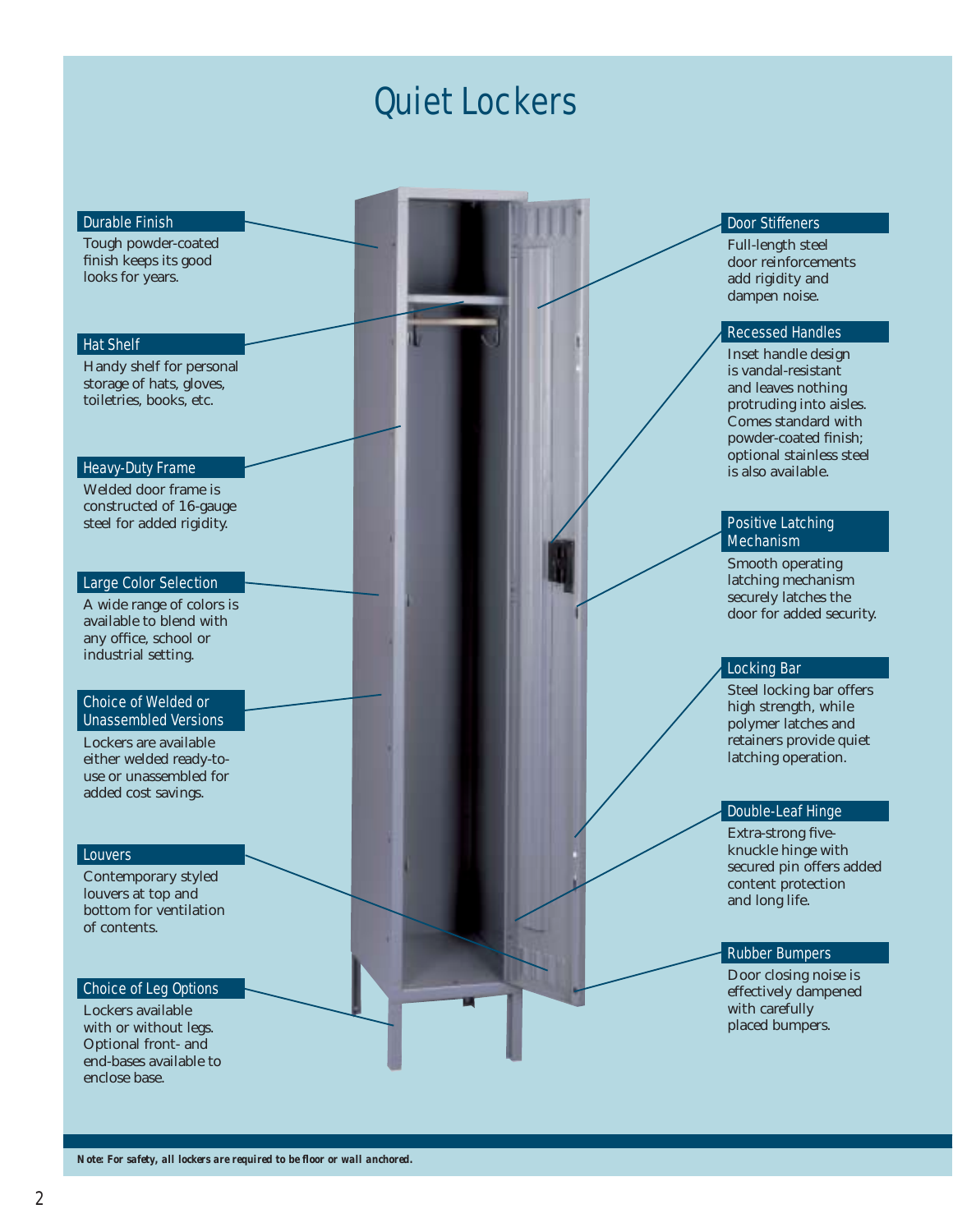## Quiet Lockers–<br>The Streng *The Strong, Silent Type*

*Tennsco lockers are built to be durable – and quiet. The heavy-duty steel construction stands up to the toughest use while rubber bumpers, door stiffeners, and locking channels cushioned with rugged polymer materials work together to virtually eliminate that old clanging and banging.*

*All Tennsco lockers feature a lightweight, low friction latching mechanism which opens easier and smoother than traditional latches. And locker handles are recessed inside the door face, not only giving a smooth, fi nished look, but also making Tennsco lockers vandal resistant and safer than easily broken, protruding handles.*

*Tennsco lockers are available in an assortment of colors to blend in with conservative designs or stand out as part of a bold color scheme. The high grade powder-coated fi nish will maintain its crisp good looks through years of everyday use.*



## Quiet Operation



### Secure and Safe



Lockers hold more than just clothing––they also protect valuables. Tennsco lockers contain vandal resistant features: Recessed handles that can't be kicked-off, a three-point latching system protecting the door's full length and a positive latching mechanism to ensure that the door is shut.



**SYSTEMS FOR SUCCESS**

Whether it's a school, industrial or office setting, Tennsco's unique locker construction stands up to years of the toughest use yet keeps functioning like new.

Most people find "clanking" lockers distracting. That's why Tennsco lockers contain so many noise reducing features: heavy-duty doors reinforced with noise dampening door stiffeners to reduce door vibration; rubber bumpers for quiet door closing; and a polymer constructed locking latch for extremely quiet operation.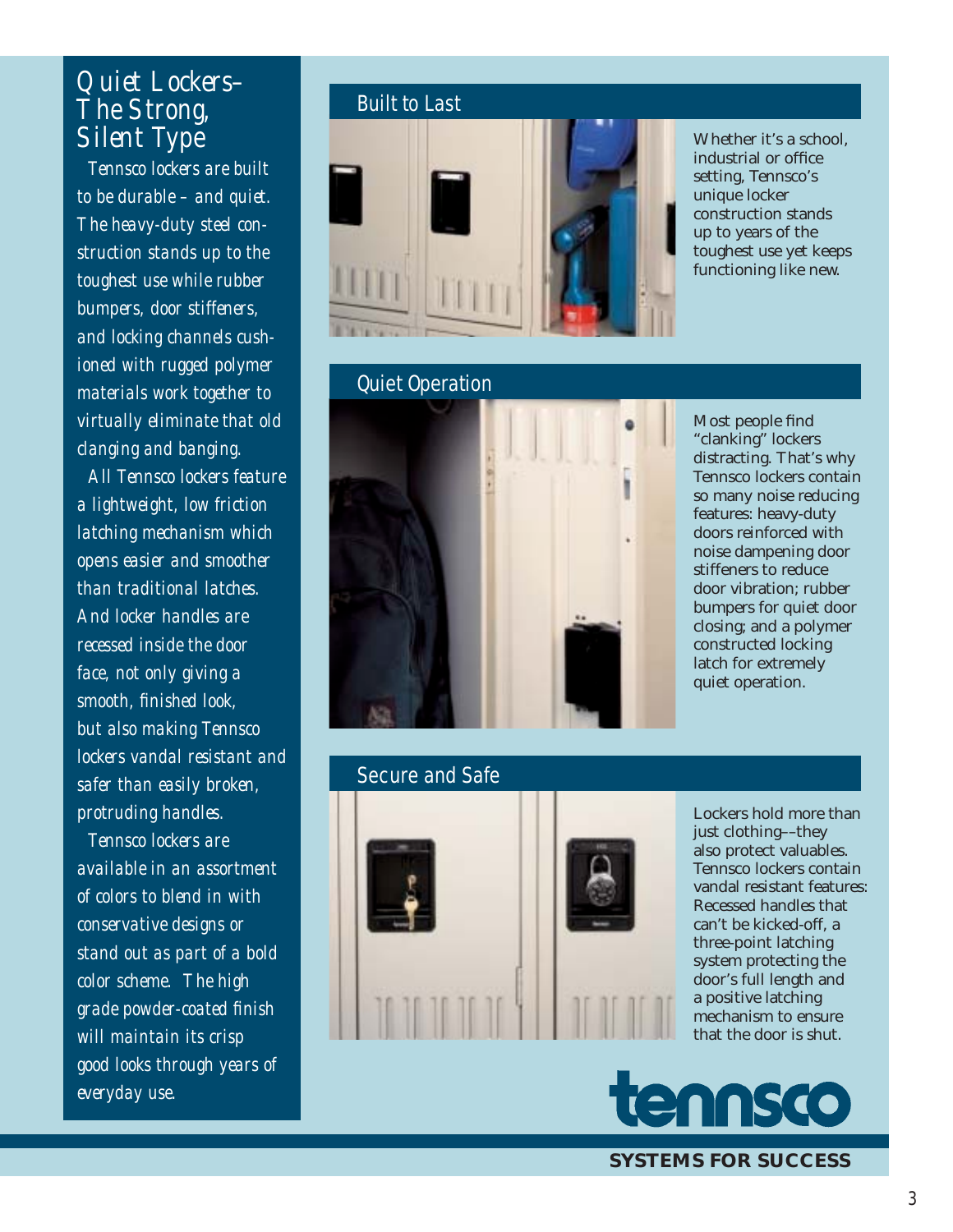## Single Tier Lockers



Single tier lockers are roomy enough for just about any secured storage application. Single Tier lockers are our most popular general purpose locker in factories, schools, hospitals, and other locations where coats and clothing are stored:

- Three coat hooks per opening, plus coat rods on lockers 18" and deeper
- Available in single or three-wide units
- Opening sizes of 12", 15", 18", or 24" wide\*
- Locker depths of 15", 18", 21", or 24"\*
- Positive 3 point locking system in doors
- Available with or without legs
- Louvers for ventilation
- Available fully assembled or unassembled
- Door stiffeners
- Optional locks and other accessories available, refer to pages 20-23.
- Built-in top shelf for lunches, hats, etc.

*\*Refer to price list for specifi c combinations.*





*Note: For safety, all lockers are required to be floor or wall anchored.*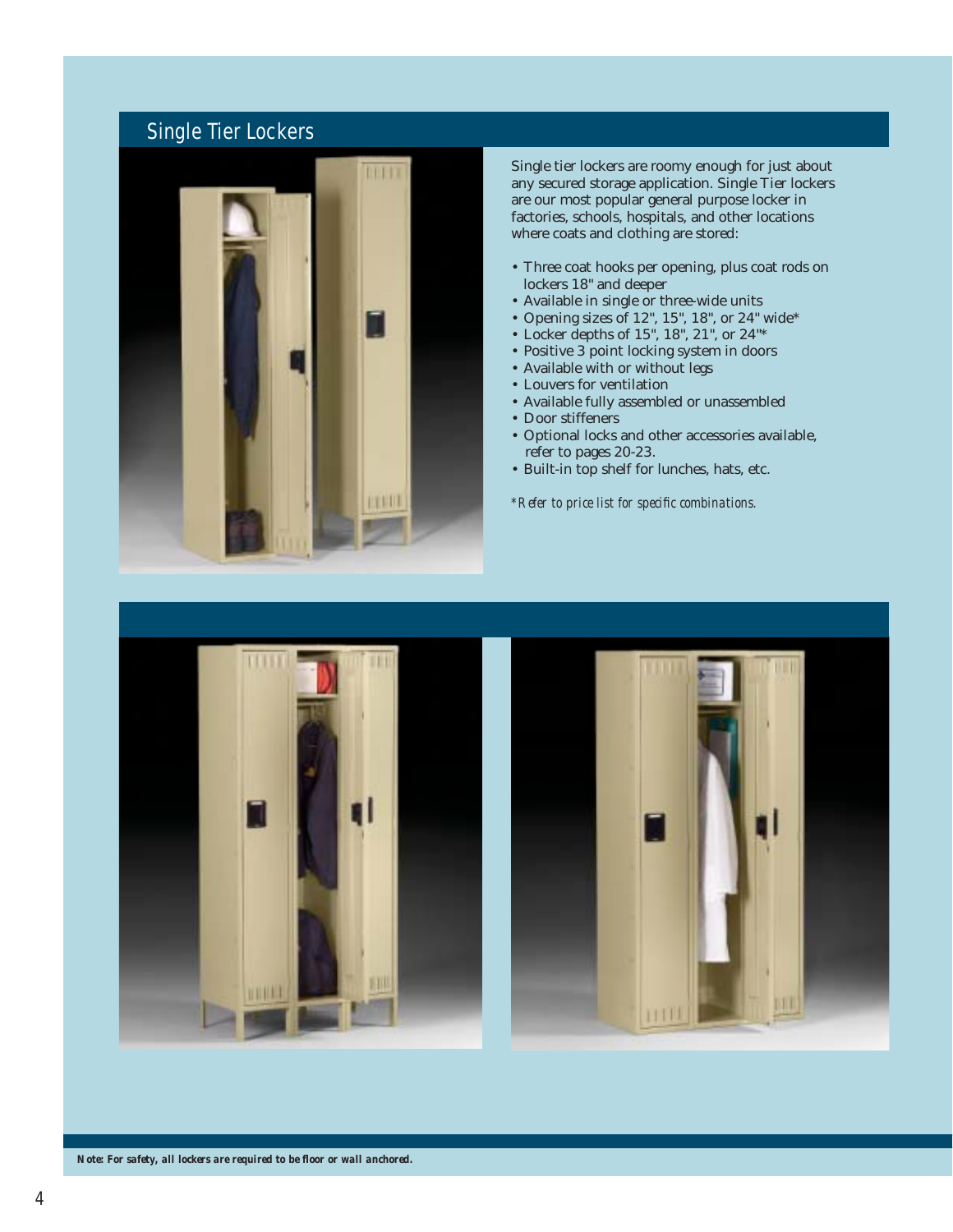## Double Tier Lockers



Double tier lockers feature two openings per locker, giving you twice as many lockers in the same space, yet providing plenty of hanging room for shirts and jackets. Perfect for the gym!

- Three coat hooks per opening
- Available in single or three-wide units
- Opening sizes of 12", or 15" wide\*
- Locker depths of 12", 15" or 18"\*
- Positive 2 point locking system on doors
- Available with or without legs
- Louvers for ventilation
- Available fully assembled or unassembled
- Door stiffeners
- Optional locks and other accessories available, refer to pages 20-23.

*\*Refer to price list for specifi c combinations.*





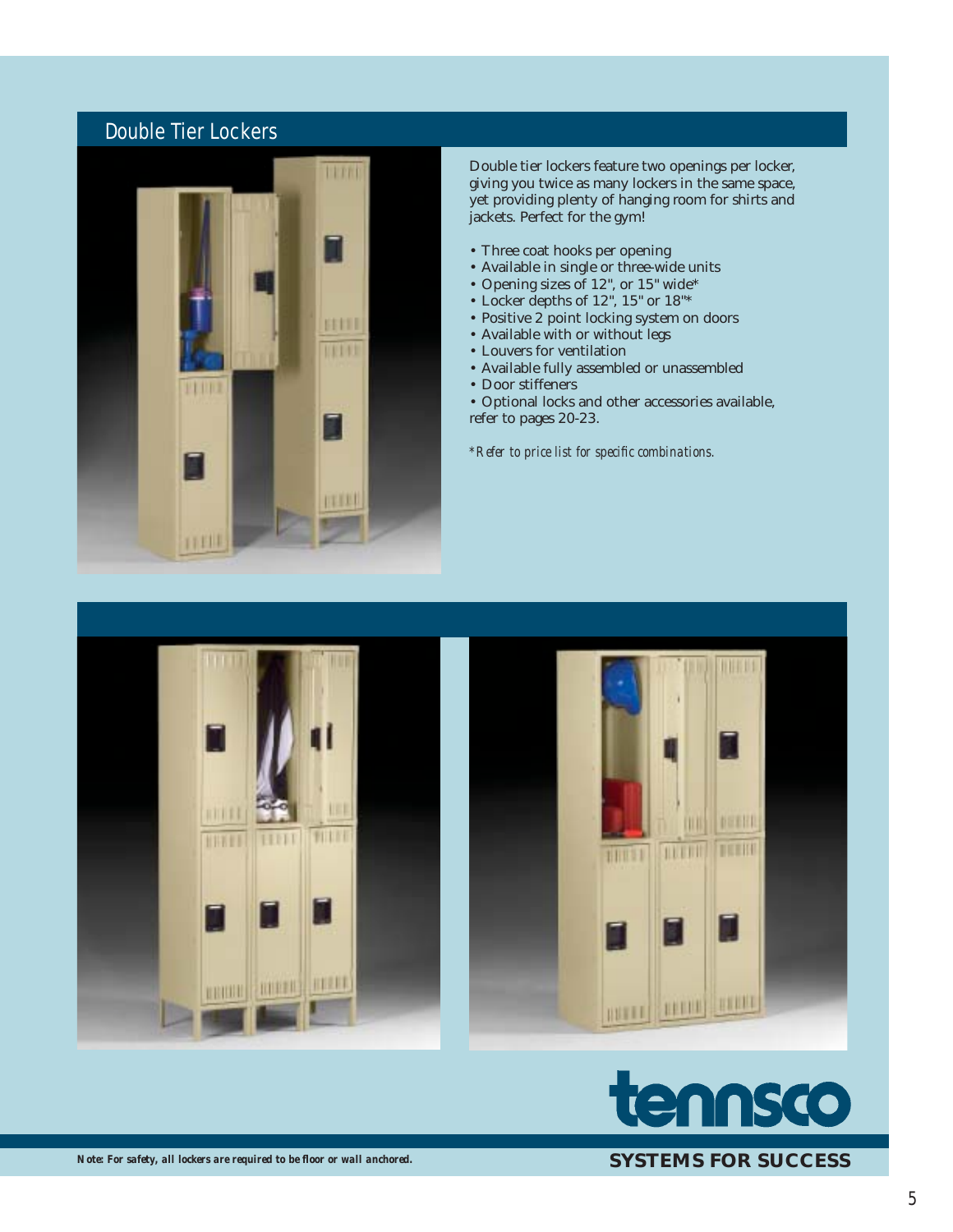## Triple Tier Lockers



Triple tier lockers are ideal for health clubs, gymnasiums, and other applications where ample storage must be balanced with space savings. These units fit three times as many lockers in the space of a single tier locker and feature:

- Three coat hooks per opening
- Available in single or three-wide units
- Opening sizes of 9"\*, 12", or 15" wide\*\*
- Locker depths of 12", 15" or 18"\*\*
- Positive 2 point locking system on doors
- Available with or without legs
- Louvers for ventilation
- Available fully assembled or unassembled
- Door stiffeners
- Optional locks and other accessories available, refer to pages 20-23.

*\*9" is available in assembled units only.*

 $*$ <sup>\*</sup> Refer to price list for specific combinations.





*Note: For safety, all lockers are required to be floor or wall anchored.*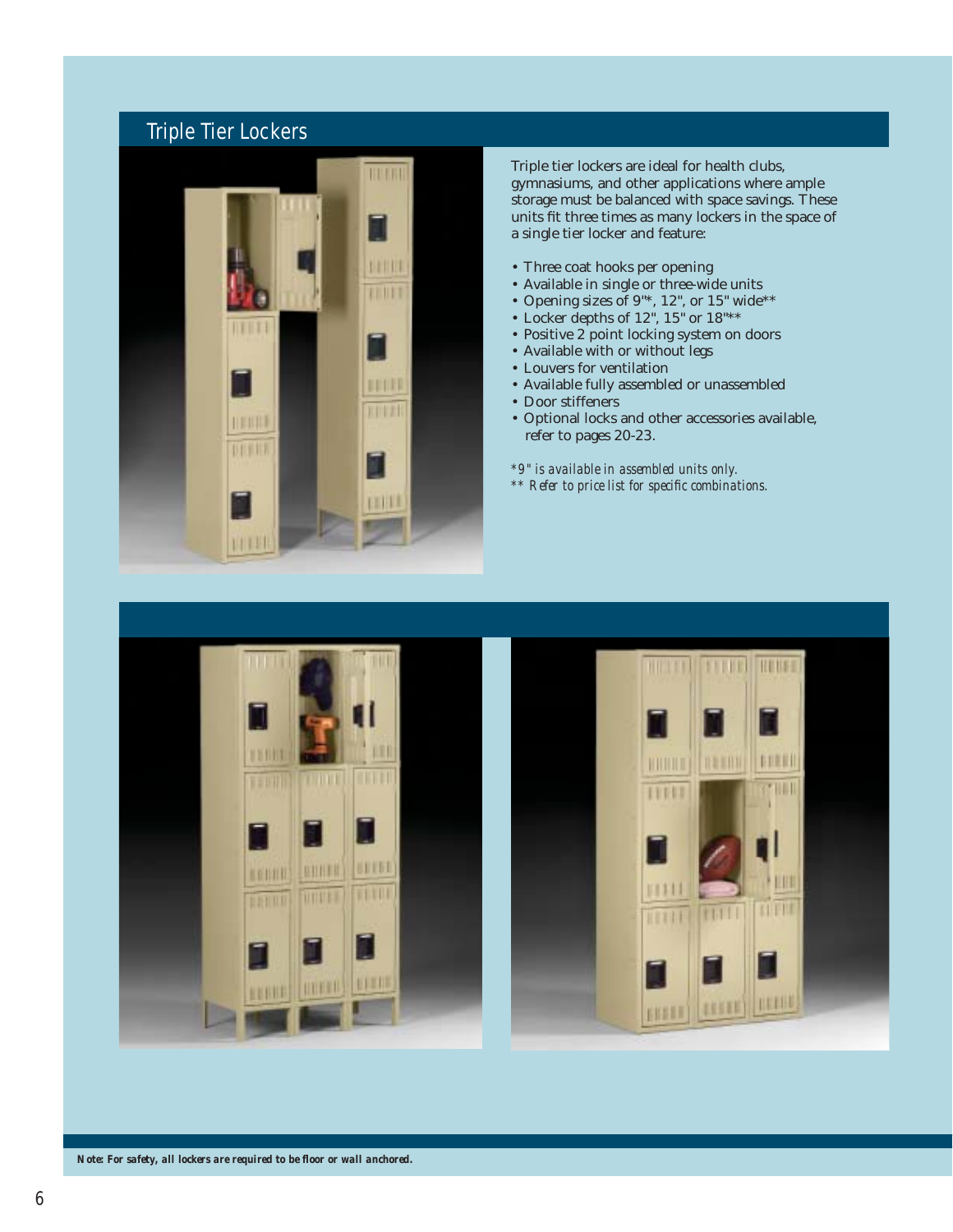## Box Lockers



Tennsco box lockers are ideal for securely storing smaller items like purses, lunches, books, and athletic gear. The efficient five and six tier configurations give schools, clubs, and hospitals the necessary storage capabilities without taking up valuable floor space.

- 5 and 6 tier high
- Available in single or three-wide units
- Opening sizes of 12" or 15" wide\*
- Box depths of 12", 15", or 18"\*
- Rugged padlock hasps
- Available with or without legs
- Louvers for ventilation
- Available fully assembled or unassembled
- Optional built-in lock

*\*Refer to price list for specifi c combinations.*





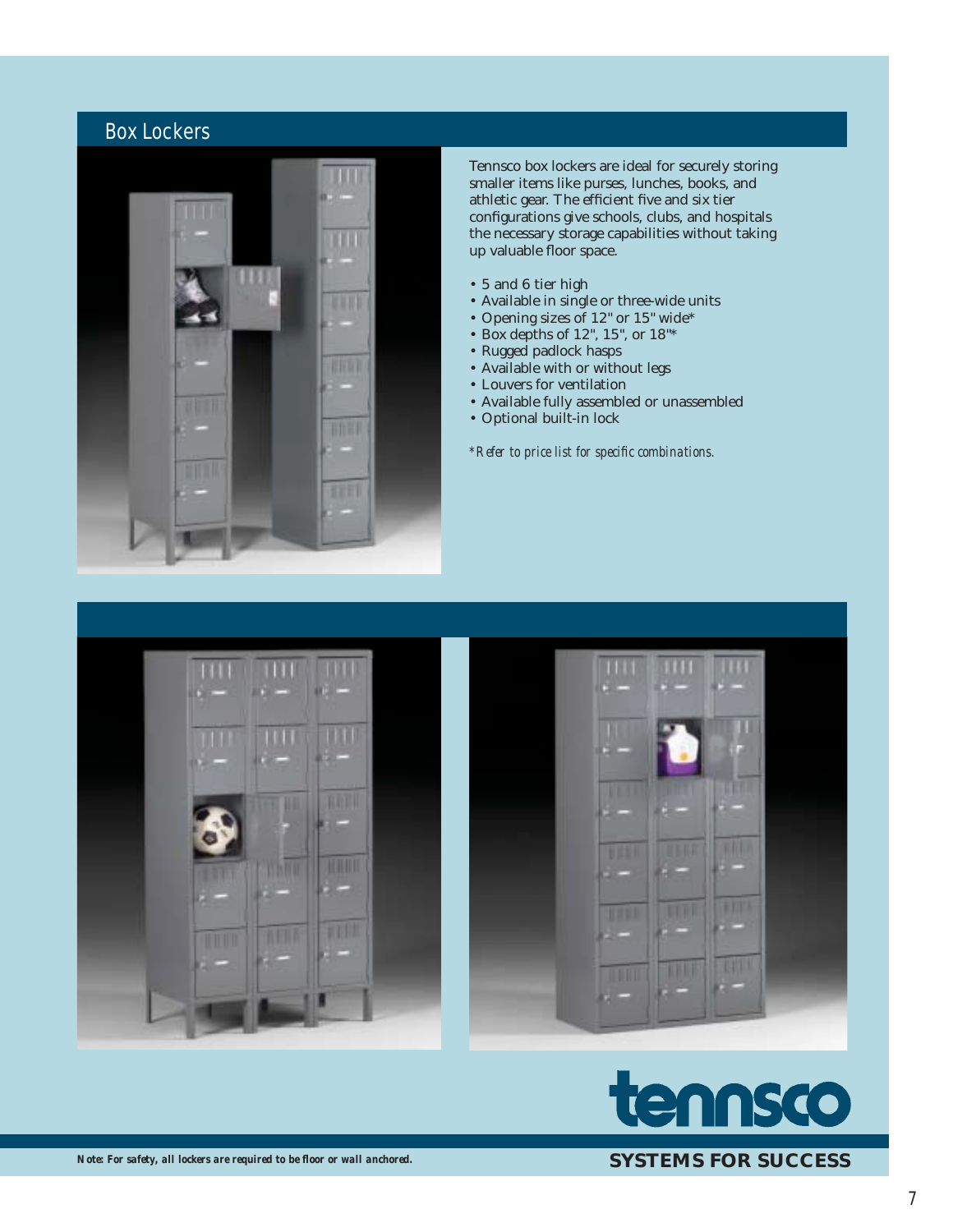### 15 Person Lockers



Looking for a compact locker solution that offers employees or students secure storage? Tennsco's unique fifteen person locker is the perfect choice. This storage solution offers both, hanging space for full length garments and fifteen secure box lockers providing organized storage all within 7½ square feet. Great for hallways or other small "nooks" within office or factory environments.

- 15 openings, 12" wide x 12" high x 18" deep
- Rugged padlock hasps
- Available with or without legs
- Louvers for ventilation
- Available assembled or unassembled
- Coat rod included
- Optional built-in locks

## 3 Person Wall Mounted Lockers



Limited floor space? Consider our Three Person Wall Mounted Locker. Individual boxes are welded together for added strength. The included coat rod offers convenient hanging of long garments.

- Three compartments 12" wide x 12" high x 18" deep
- Rugged padlock hasps
- Louvers for ventilation
- Comes fully assembled except for coat rod
- Coat rod included
- Optional built-in locks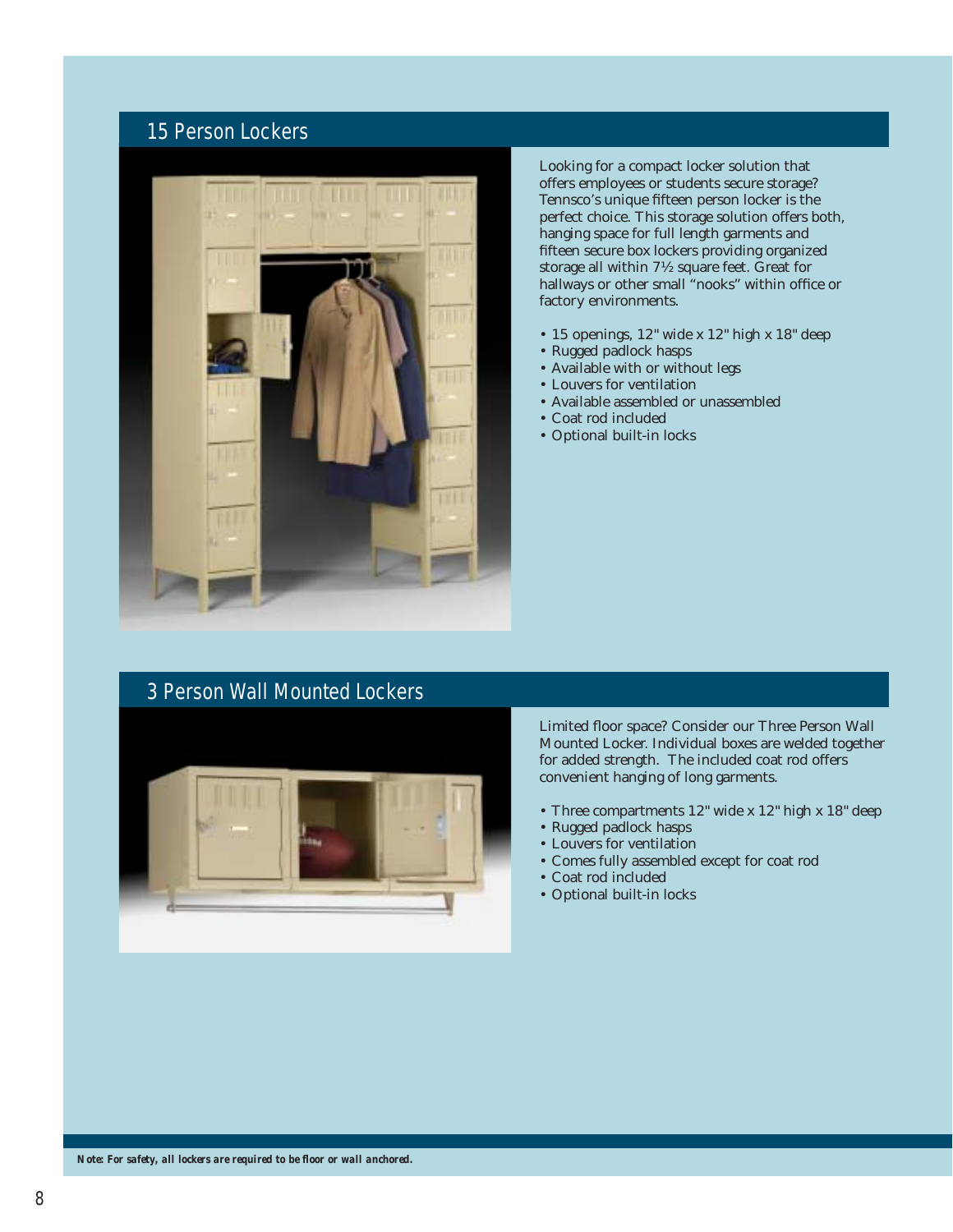## 16 Person Lockers



Get all the benefits of economical box lockers plus the advantage of hanging space for full length garments! This efficient design can accommodate sixteen people per unit – an ideal alternative when full length storage and tight space are primary considerations.

- 16 openings, 12" wide x 12" high x 18" deep
- Rugged padlock hasps
- Available with or without legs
- Louvers for ventilation
- Available assembled or unassembled
- Coat rod included
- Optional built-in locks

## 4 Person Wall Mounted Lockers



When floor space is at a premium, the 4 person wall mounted unit is the solution. The individual boxes are welded together to give this hanging unit added strength. The standard coat rod can be left off for flush mounting.

- Four compartments 12" wide x 12" high x 18" deep
- Rugged padlock hasps
- Louvers for ventilation
- Comes fully assembled except for coat rod
- Coat rod included
- Optional built-in locks

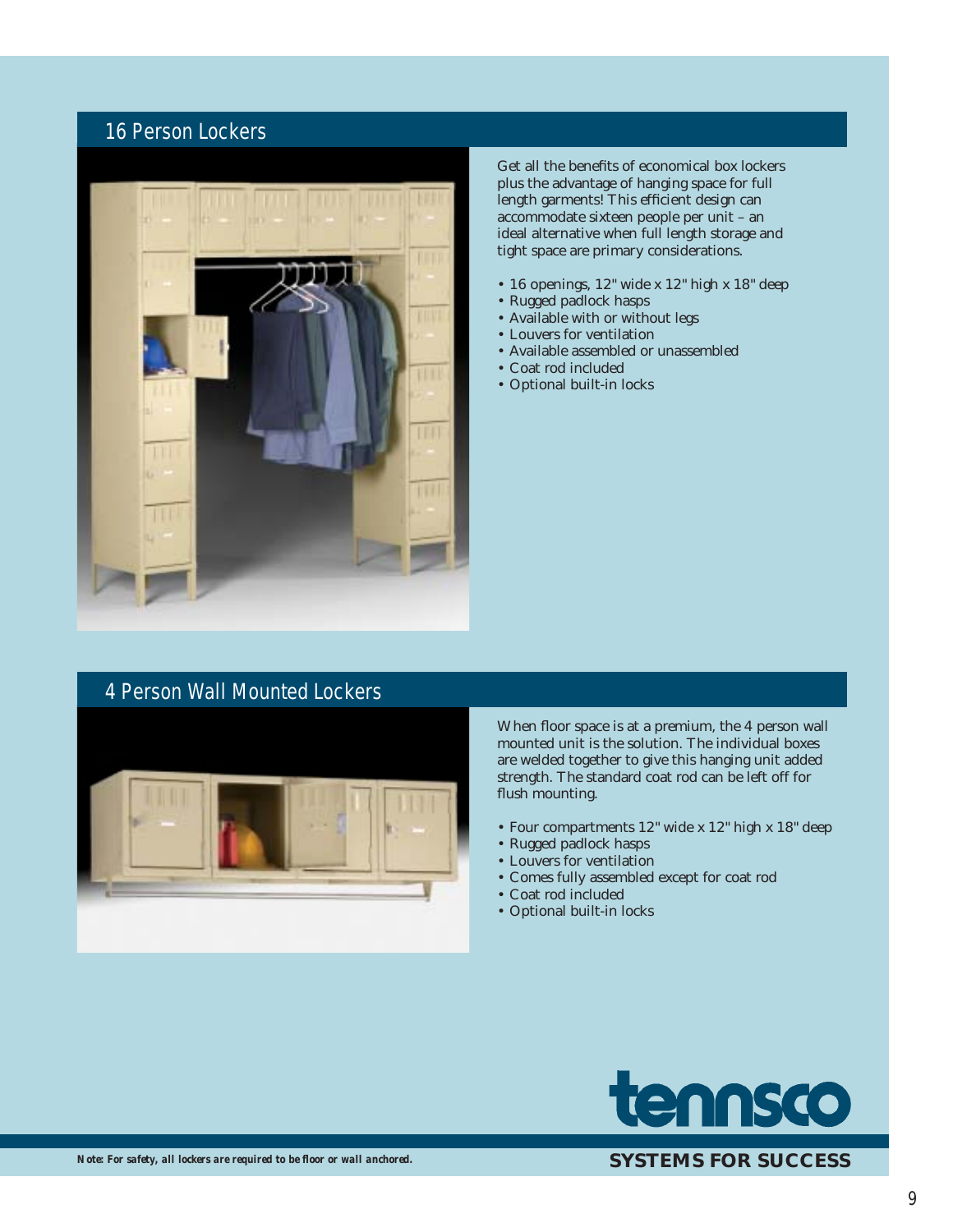## Duplex Lockers



Two people can enjoy full length storage in the space of a single locker. Our duplex unit is ideal for locations where garments are the primary item to be stored.

- Two compartments per unit (only single units available )
- Two compartments 7 ½" wide
- Locker depths of 15" and 18"
- Positive 3 point locking system on doors
- Top shelf and coat hooks (plus coat rods in 18" deep units)
- Available with or without legs
- Louvers for ventilation
- Fully assembled only
- Optional built-in locks

### Combination Lockers



When you want the best, you want the Tennsco combination locker! This deluxe, multi-purpose unit features a full width top shelf, five individual storage compartments, and room for full length hanging garments.

- Single unit only, 18" or 24" wide x 21" or 24" deep
- Positive 3 point locking system on doors
- Available with or without legs
- Louvers for ventilation
- Fully assembled only
- Door stiffeners
- Optional built-in locks
- Coat hooks
- Coat rod

*Note: For safety, all lockers are required to be floor or wall anchored.*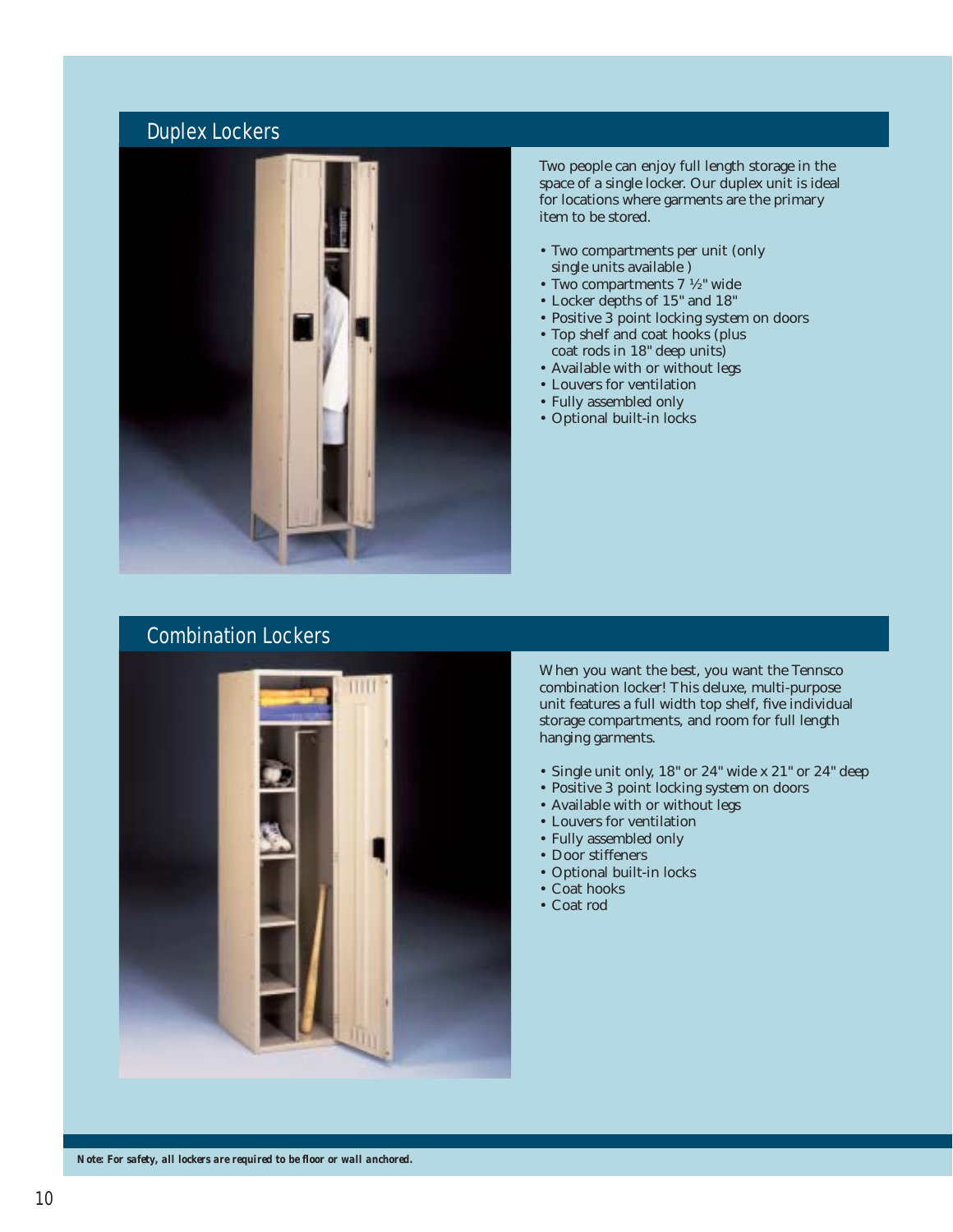## Half-Height Lockers



These versatile Half-Height Lockers offer all the storage options of full length lockers in half the space. Yet, there is plenty of available hanging space for shirts or jackets; perfect to slide under a workbench or desk!

- Single unit only, 12 wide" x 18" deep x 36" high
- Positive 3 point locking system on doors
- Louvers for ventilation
- Fully assembled only
- Door stiffeners
- Optional built-in locks
- Coat hooks • Coat rod



It's important in the public sector to offer and identify accessibility for those that require enhanced access. Tennsco ADA Compliant Lockers are specifically designed to provide easier access to contents from a seated position. This is achieved through your choice of a bottom riser to raise the lower shelf, an ADA compliant lock, or coat hooks and upper shelf at a reduced height.

The special ADA compliant lock allows the locker to be opened by simply inserting the key. No turning of the key is required allowing for single handed operation.

Best of all, Tennsco will modify several of their standard lockers offering a variety of choices. ADA Compliant lockers are available for single tier, the bottom locker of a double tier, or the bottom two lockers of a triple tier.

These ADA Compliant lockers are shipped with the universal handicap symbol to notify those not to block access to these lockers.

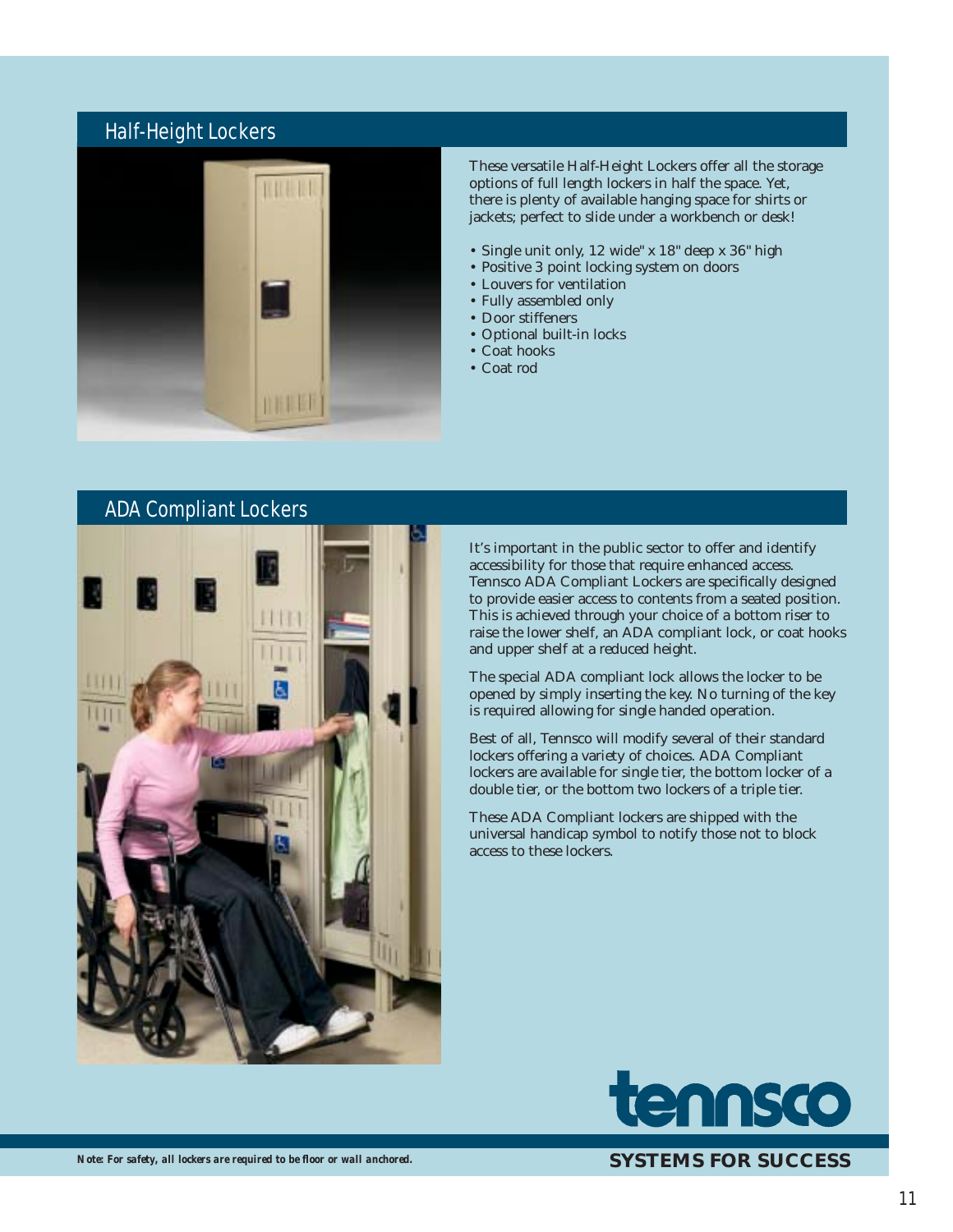## Ventilated Lockers

#### Durable Finish

Tough powder-coated finish keeps its good looks for years.

### Hat Shelf

Handy shelf for personal storage of hats, gloves, toiletries, books, etc.

#### Heavy-Duty Frame

Welded door frame is constructed of 16-gauge steel for added rigidity.

#### Large Color Selection

A wide range of colors is available to blend with any office, school or industrial setting.

#### Perforated Body

Perforated locker body ensures a continuous airflow for maximum ventilation of clothing, etc. while providing complete visibility to contents.

#### Rubber Bumpers

Door closing noise is effectively dampened with carefully placed bumpers.

#### Recessed Handles

Inset handle design is vandal-resistant and leaves nothing protruding into aisles. Comes standard with powder-coated finish; optional stainless steel is also available.

#### Positive Latching Mechanism

Smooth operating latching mechanism securely latches the door for added security.

#### Locking Bar

Steel locking bar offers high strength, while polymer latches and retainers provide quiet latching operation.

#### Double-Leaf Hinge

Extra-strong fiveknuckle hinge with secured pin offers added content protection and long life.

### Choice of Leg Options

Lockers available with or without legs. Optional front- and end-bases available to enclose base.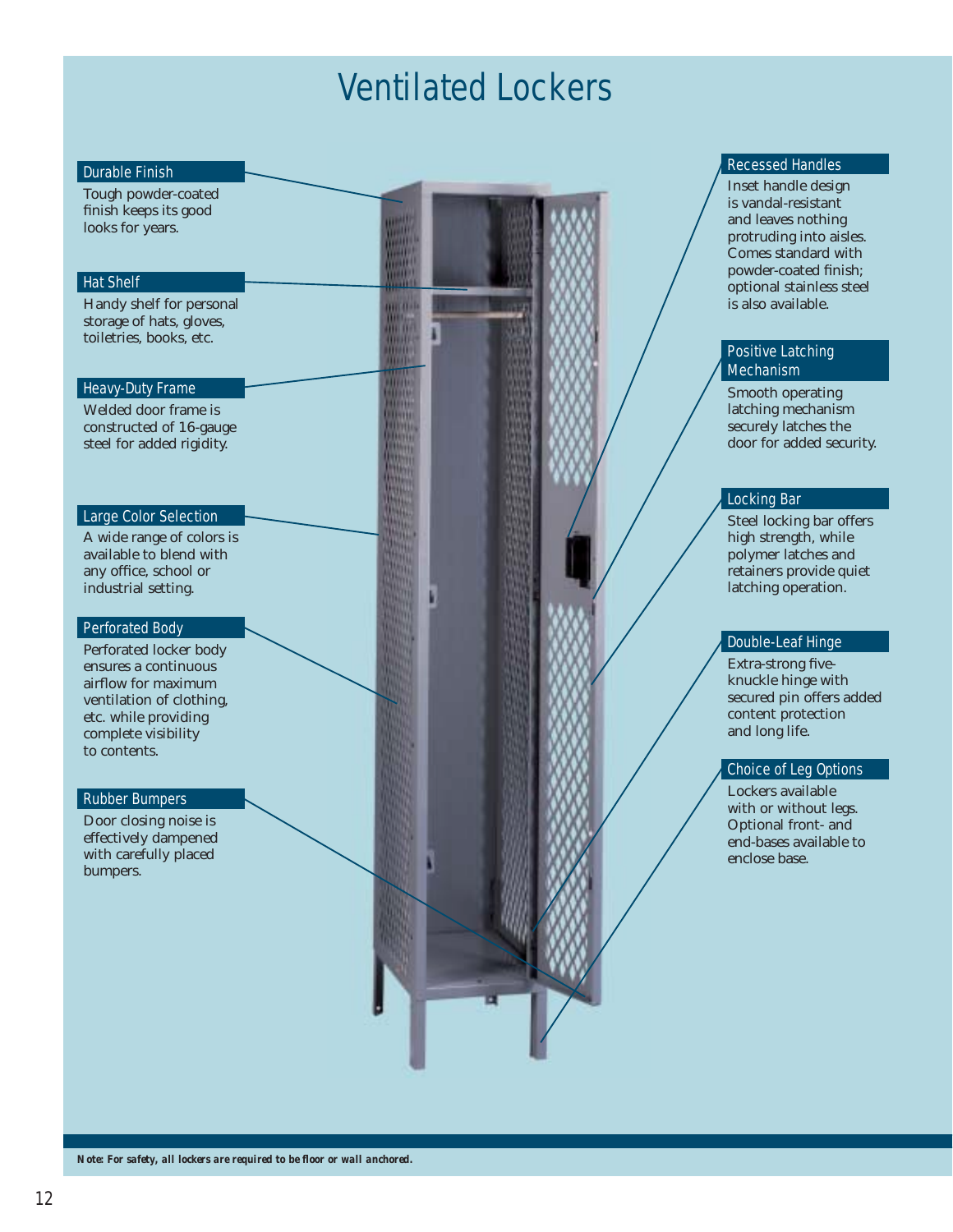## *Ventilated Lockers– A Breath of Fresh Air*

*Tennsco Ventilated Lockers keep aisle ways and rooms free from stale odors caused by damp clothing. Specially designed diamond-shape ventilation slots ensure continuous airfl ow from all three sides of the locker. This reduces the opportunity for odor causing-bacteria to grow and thrive in clothing. Ventilated Lockers also offer interior visibility making it easy to identify undesirable contents.*

*All Tennsco lockers feature a lightweight, low friction latching mechanism which opens easier and smoother than traditional latches. And Locker handles are recessed inside the door face, making Tennsco lockers vandal resistant and safer than easily broken, protruding handles.*

*Tennsco lockers are available in an assortment of colors to blend in with conservative designs or stand out as part of a bold color scheme.*

## Superior Ventilation Capability



Three-sided locker ventilation offers continuous airflow to help prevent odor causing bacteria. Ideal for settings involving physical exertion like gyms or factories.



### All Welded Construction



Ventilation slots allow clear visibility to locker interior to determine status of locker or undesirable contents.

Don't let the ventilation slots fool you. Tennsco Ventilated Locker panels are constructed of heavy-duty gauge steel for complete rigidity.

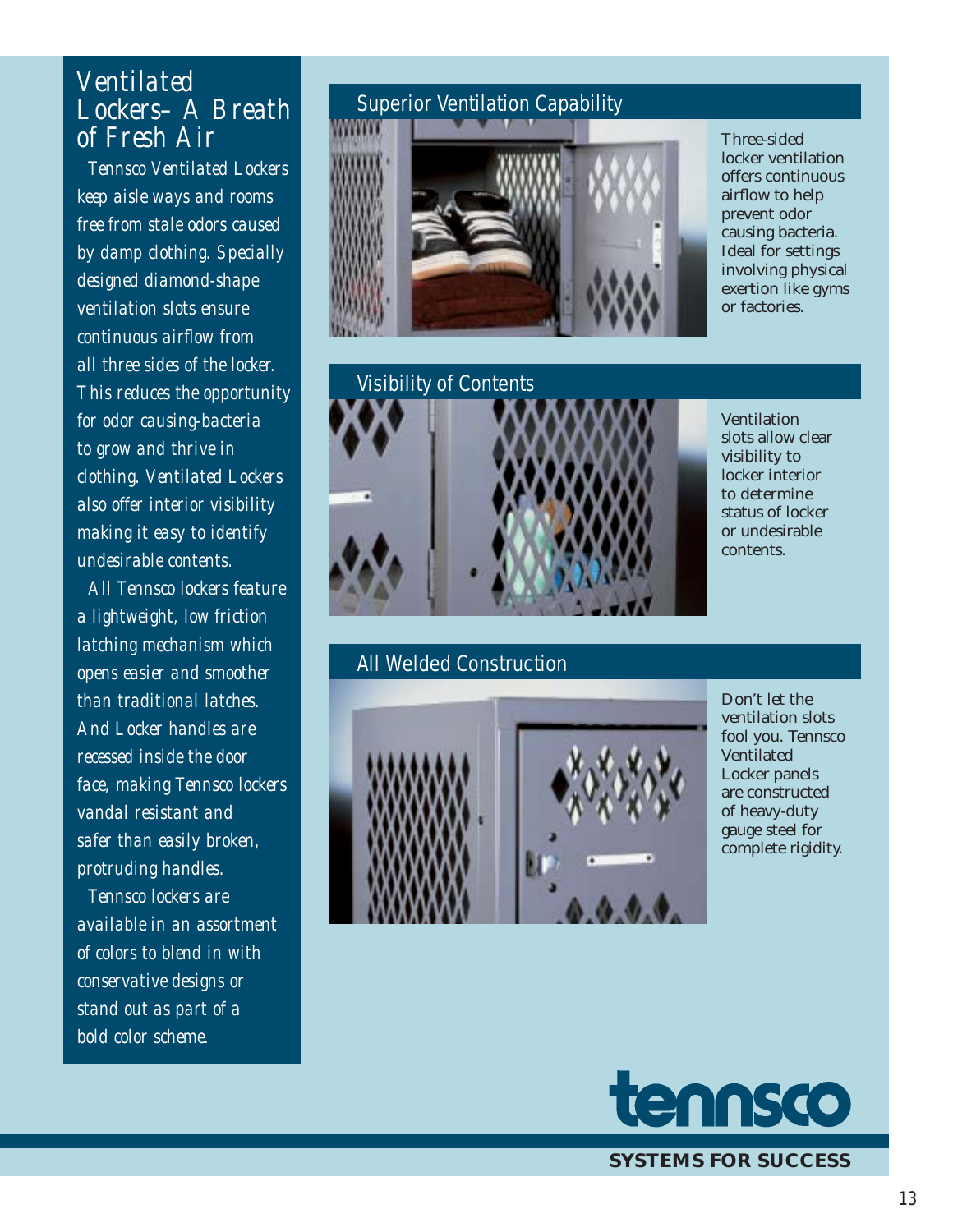## Single Tier Ventilated Lockers



Single Tier Ventilated Lockers are roomy enough for just about any secured storage application. Single Tier lockers are ideal for use in factories, schools, fitness clubs, hospitals, and other locations where clothing is stored.

- Three coat hooks and a coat rod per opening
- Available in single or three-wide units
- Opening size of 12" wide
- Locker depth of 18"
- Positive 3-point locking system in doors
- Available with or without legs
- Available fully assembled only
- Optional locks and other accessories available, refer to pages 20-23.

## Double Tier Ventilated Lockers



Double Tier Lockers feature two openings per locker for twice the number of lockers in the same space. There's plenty of hanging room for shirts and jackets. Perfect for the gym!

- Three coat hooks per opening
- Available in single or three-wide units
- Opening size of 12" wide
- Locker depth of 18"
- Positive 2-point locking system in doors
- Available with or without legs
- Available fully assembled only
- Optional locks and other accessories available, refer to pages 20-23.

*Note: For safety, all lockers are required to be floor or wall anchored.*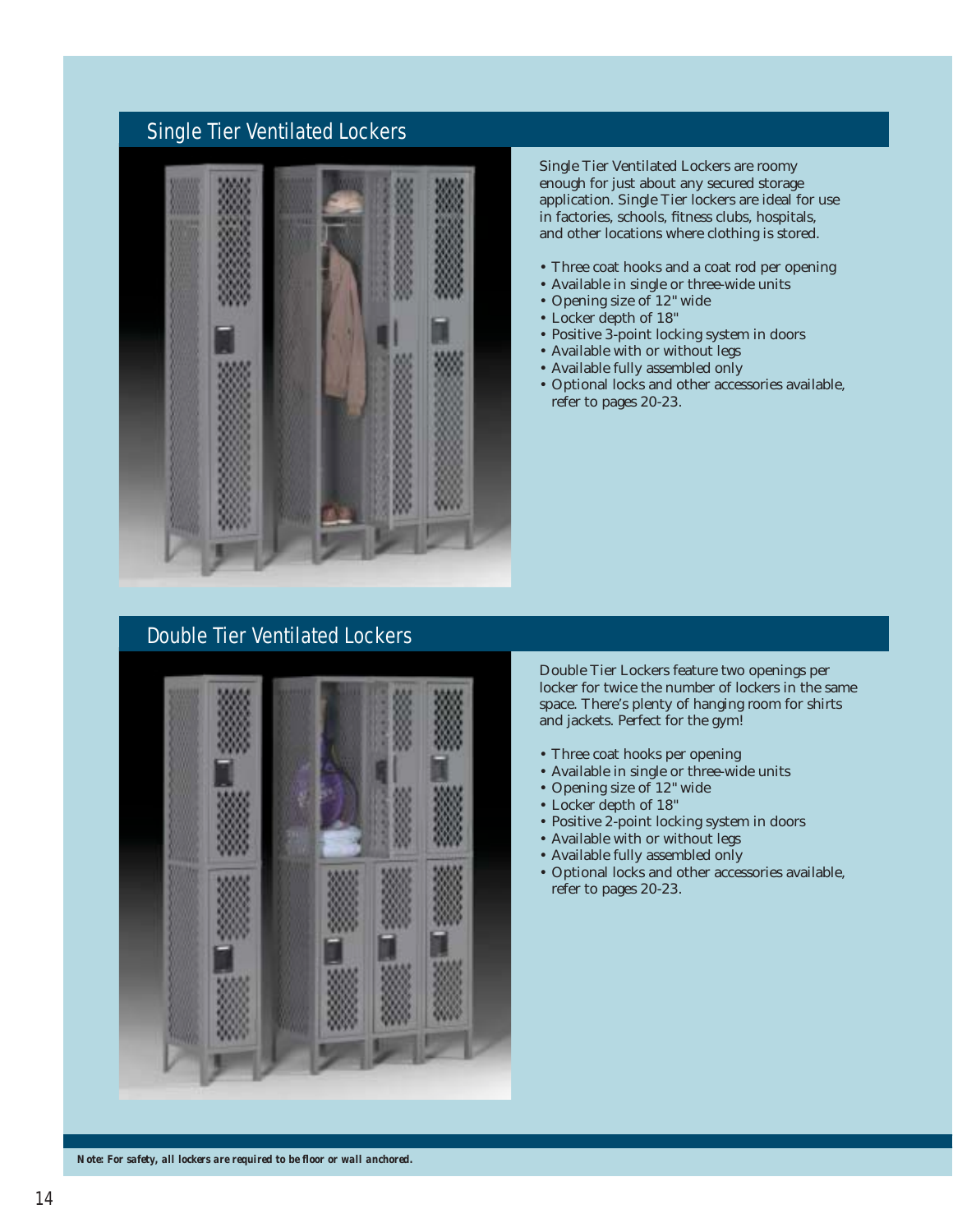## Box Ventilated Lockers



Box Lockers are ideal for securely storing smaller items like purses, lunches, books and athletic gear. Five and six configurations save valuable floor space in schools, clubs, and hospitals.

- Six-tier high configurations
- Available in single or three-wide units
- Opening size of 12" wide
- Box depth of 18"
- Rugged padlock hasps
- Available with or without legs
- Available fully assembled only
- Optional locks and other accessories available, refer to pages 20-23.





**SYSTEMS FOR SUCCESS**

*Note: For safety, all lockers are required to be floor or wall anchored.*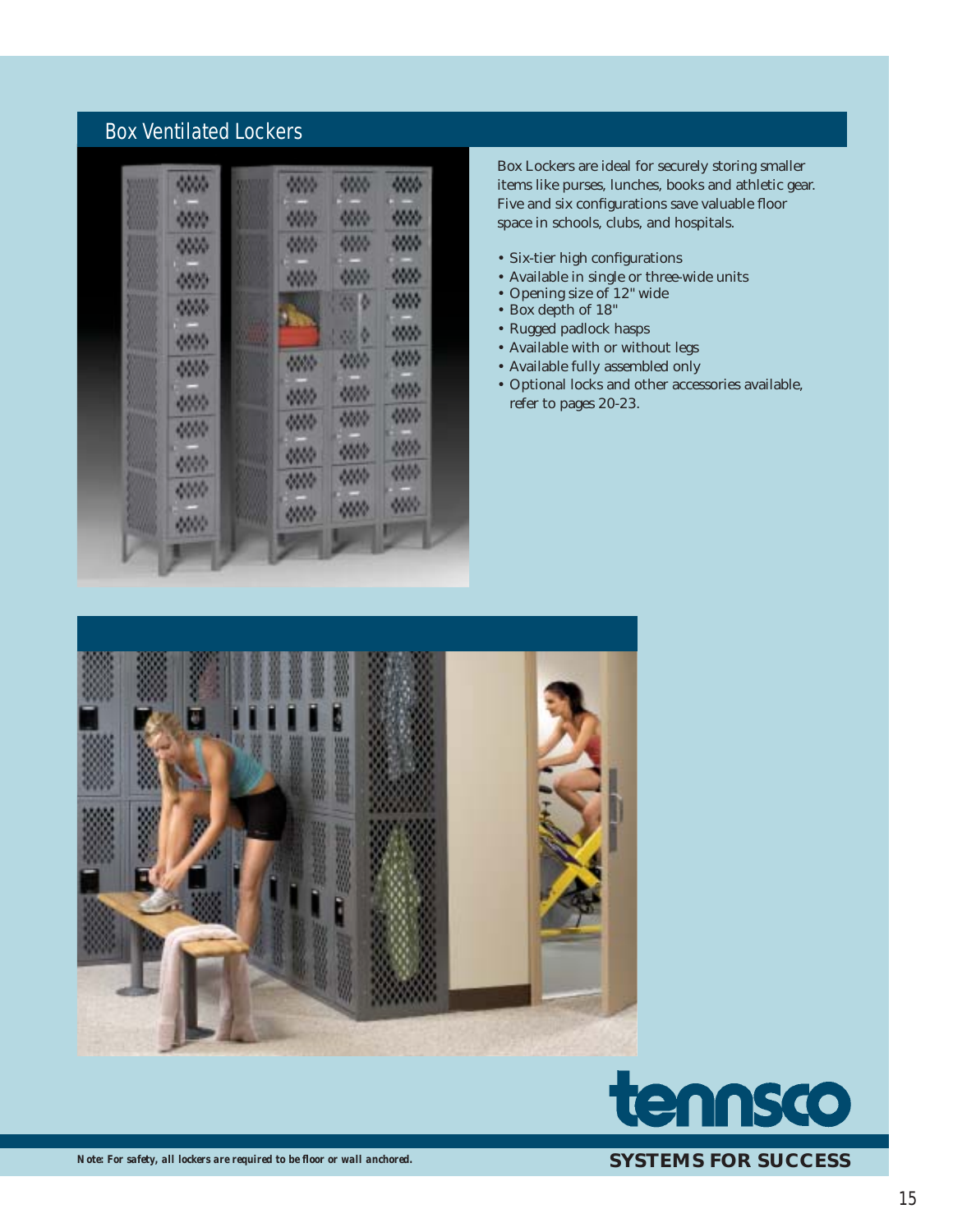# C-Thru Lockers

| <b>Durable Finish</b><br>Tough powder-coated<br>finish keeps its good<br>looks for years.                                                    |  |  | <b>Secure Plexiglas</b><br>Secure Plexiglas door<br>panels are positioned<br>in steel channels and<br>riveted to maintain the<br>door's integrity.   |
|----------------------------------------------------------------------------------------------------------------------------------------------|--|--|------------------------------------------------------------------------------------------------------------------------------------------------------|
| <b>Hat Shelf</b>                                                                                                                             |  |  |                                                                                                                                                      |
| Handy shelf for personal<br>storage of hats, gloves,<br>toiletries, books, etc.                                                              |  |  | <b>Locking Hasp</b><br>Individual metal<br>locking hasps help<br>assure security of<br>individual locker                                             |
| <b>Clear Door Panel</b><br>Clear yet strong<br>Plexiglas door<br>offers visibility of                                                        |  |  | compartments contents.                                                                                                                               |
| locker contents for<br>security reasons.                                                                                                     |  |  | <b>Vandal Resistant Handle</b><br>Recessed handle design<br>on steel doors with<br>visual door panels is<br>vandal-resistant.                        |
| <b>Heavy-Duty Frame</b><br>Welded door frame is<br>constructed of 16-gauge<br>steel for added rigidity.                                      |  |  | <b>Positive Latching</b>                                                                                                                             |
| <b>Large Color Selection</b><br>A wide range of colors is<br>available to blend with<br>any office, school or<br>industrial setting.         |  |  | <b>Mechanism</b><br>Smooth operating<br>latching mechanism<br>securely latches the<br>door for added security.                                       |
|                                                                                                                                              |  |  | <b>Locking Bar</b>                                                                                                                                   |
| <b>Rubber Bumpers</b><br>Door closing noise is<br>effectively dampened<br>with carefully placed<br>bumpers.                                  |  |  | Steel locking bar (on<br>single tier models) offers<br>high strength, while<br>polymer latches and<br>retainers provide quiet<br>latching operation. |
|                                                                                                                                              |  |  |                                                                                                                                                      |
| <b>Choice of Leg Options</b><br>Lockers available<br>with or without legs.<br>Optional front- and<br>end-bases available to<br>enclose base. |  |  | <b>Double-Leaf Hinge</b><br>Extra-strong five-<br>knuckle hinge with<br>secured pin offers added<br>content protection<br>and long-life.             |
|                                                                                                                                              |  |  |                                                                                                                                                      |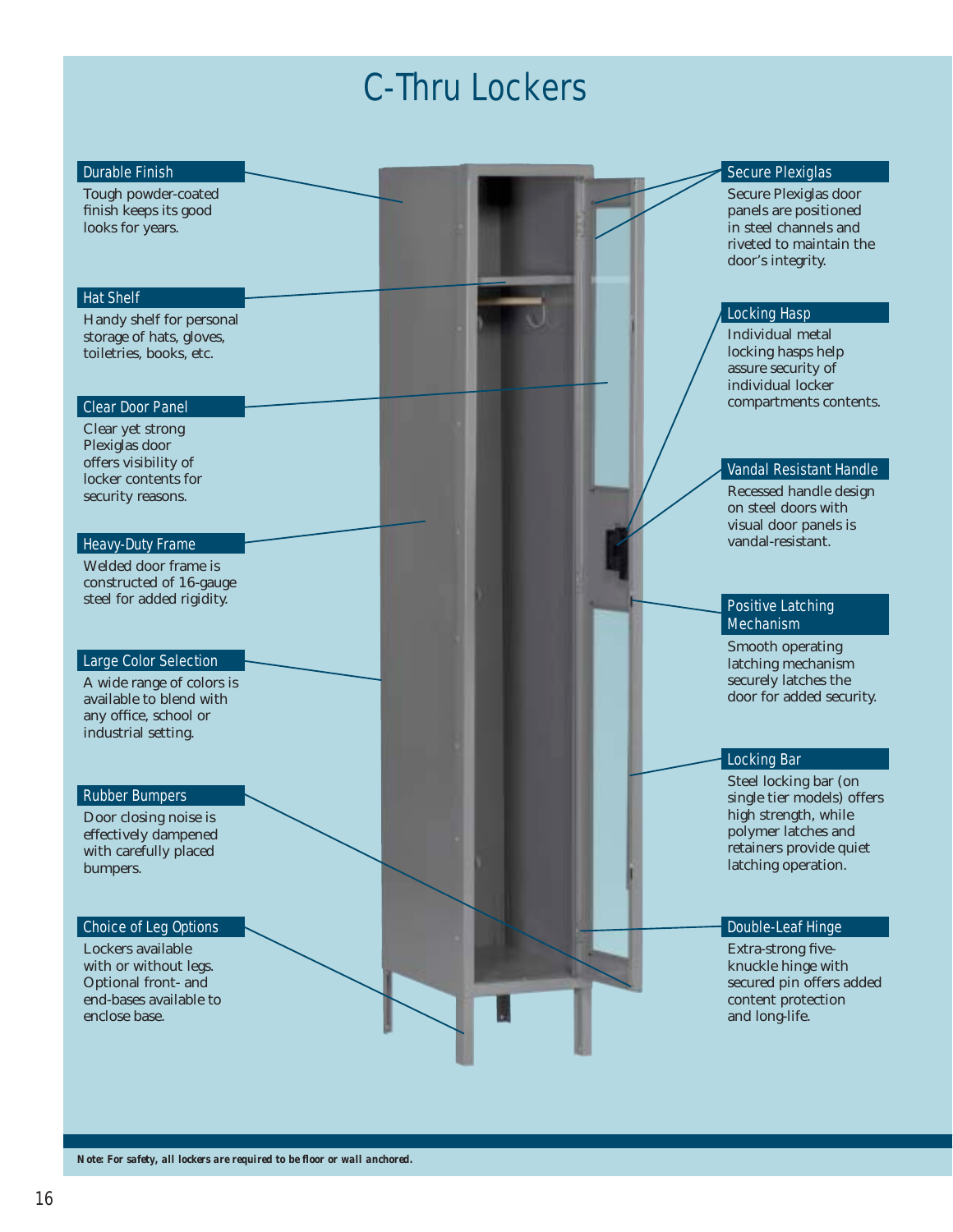## *C-Thru Lockers– A Look Inside*

*In today's world, security has become a central issue in providing buildings that are safe to all occupants. A key to providing this degree of safety is the means to know what is hidden away in rather innocuous things such as a public or private locker.*

*Tennsco has developed products for today's world that help meet the safety needs of a building's population for storing personal belongings... while allowing them to be viewed without unduly encroaching on a person's privacy. The Tennsco solution is the C-Thru locker offering a unique approach to storing personal belongings while allowing others to visually inspect the contents without the need to open the locker.* 

*Thanks to Tennsco's vandal resistant locking bar, doubleleaf hinge and positive latching mechanism that is recessed, contents are safe from potential theft. Tennsco offers a wide variety of C-Thru Lockers including single tier, double tier and box lockers.*

## Visibility of Contents



## Greater Strength





Contents of lockers are clearly visible without the need to open the locker. Ideal for public locations, gym locker rooms, factories and more.

*Note: Box lockers shown at left.*

For single or double tier lockers, the C-Thru Plexiglas is mounted to the doors using full length steel channels on both sides, then securely riveted to maintain the door's integrity. Box lockers offer Plexiglas doors that incorporate corner-tocorner reinforcements for added strength.



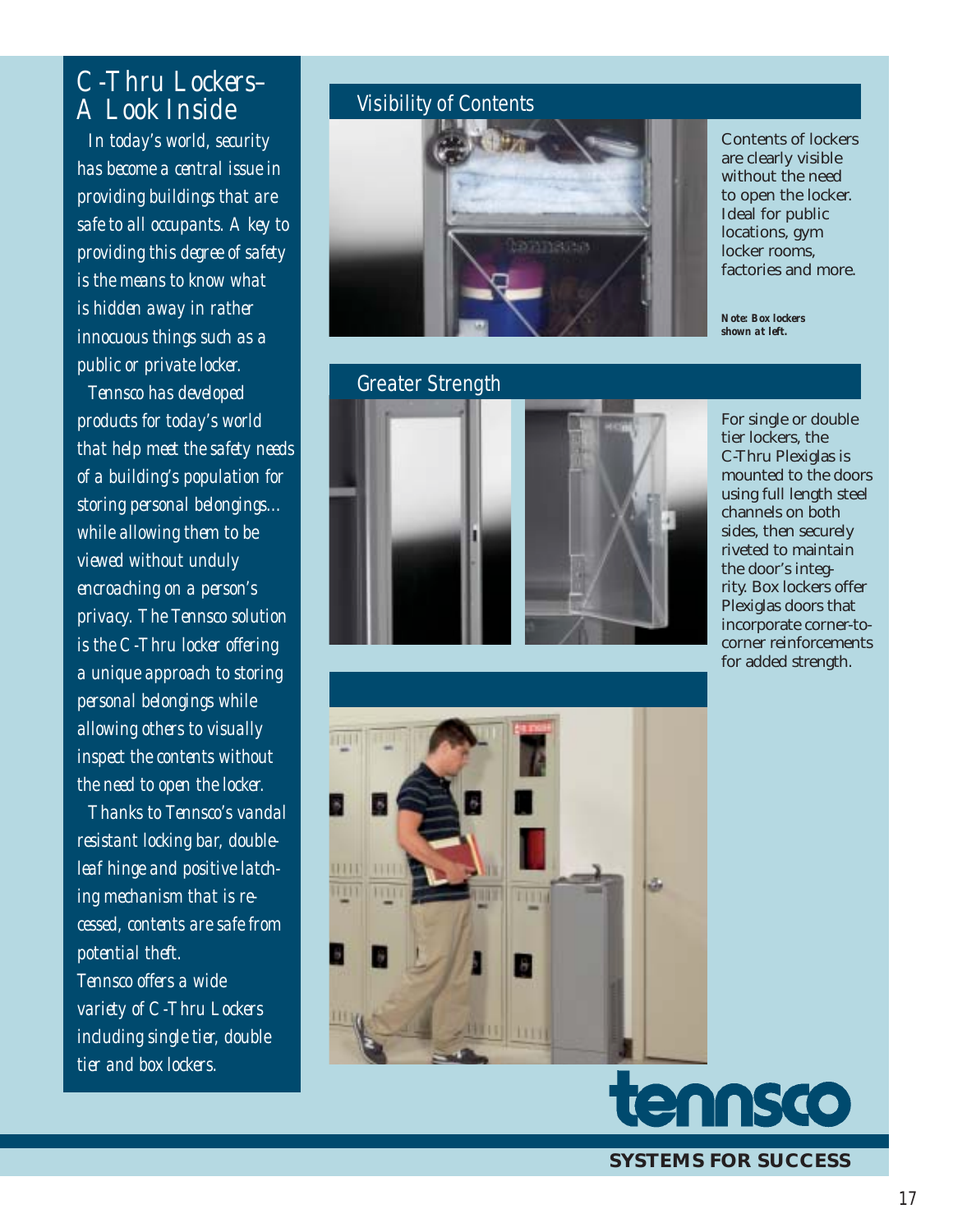### Single Tier C-Thru Lockers



Single Tier lockers are our most popular locker. Their roomy interior allows storage for a host of items including articles of clothing, sports equipment, valuables and more! Plus, in today's security minded atmosphere, these lockers can be visually inspected without the need to actually open the locker. Perfect for public places like airports, government buildings, factories, schools, fitness clubs, hospitals or any other building that needs added security.

- Three coat hooks per opening, plus coat rods on lockers 18" and deeper
- Heavy Duty Plexiglas door inserts.
- Available in single or three-wide units
- Opening sizes of 12" or 15" wide
- Locker depths of 12", 15" or 18"
- Positive 3-point locking system in doors
- Available with or without legs
- Available fully assembled only
- Optional locks and other accessories available, refer to pages 20-23.

## Double Tier C-Thru Lockers



Double Tier lockers offer an advantage in that twice the number of lockers can be placed in the same space as single tier lockers. Each locker has plenty of hanging space for jackets and shirts thanks to three preinstalled coat hangers. For added security, the Plexiglas door inserts allow contents to be viewed without the need to open the door. Positive 2-point locking system in the door secures contents.

- Three coat hooks per opening
- Heavy Duty Plexiglas door inserts.
- Available in single or three-wide units
- Opening sizes of 12" or 15" wide
- Locker depths of 12", 15" or 18"
- Positive 2-point locking system in doors
- Available with or without legs
- Available fully assembled only
- Optional locks and other accessories available, refer to pages 20-23.

*Note: For safety, all lockers are required to be floor or wall anchored.*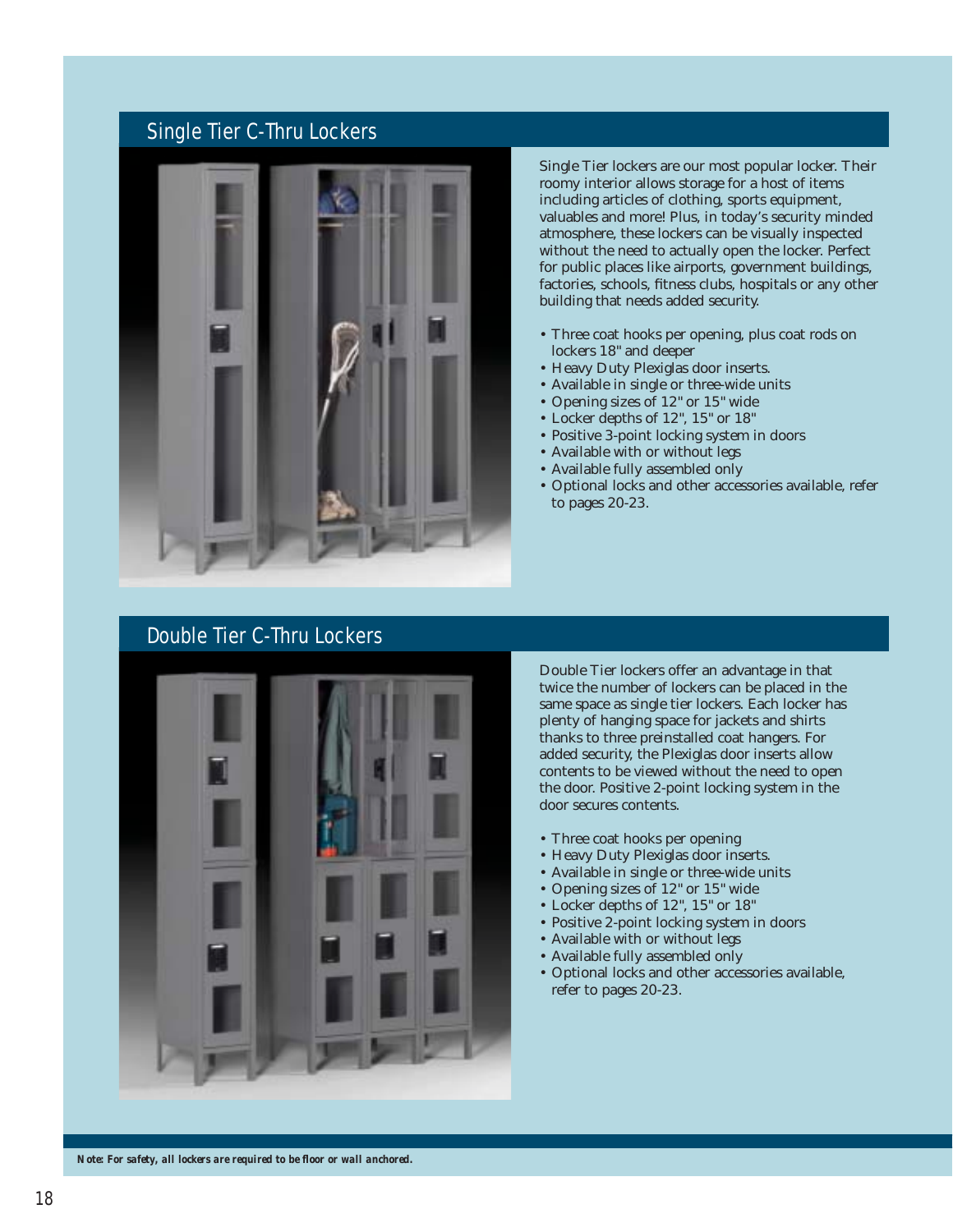### Box C-Thru Lockers



Box Lockers are ideal for securely storing smaller items like purses, lunches, books, and athletic gear. Five and six configurations save valuable floor space in schools, clubs, and hospitals.

- $\bullet$  Available in 5 and 6 tier high configurations
- Heavy Duty reinforced Plexiglas doors
- Available in single or three-wide units
- Opening size of 12" wide
- Box depths of 12", 15" or 18"
- Rugged padlock hasps
- Available with or without legs
- Available fully assembled only
- Optional locks and other accessories available, refer to pages 20-23.



Box lockers plus hanging space for longer garments! This design can accommodate 16 people – ideal for tight spaces.

- 16 openings, 12" wide x 12" high x 18" deep
- Heavy Duty reinforced Plexiglas doors
- Available with or without legs
- Available assembled or unassembled
- Coat rod included

## 16 Person C-Thru Lockers **4 Person Wall Mounted C-Thru Lockers**



Ideal for securely storing smaller items where floor space is at a premium. Wall mounted unit offers four lockers with reinforced clear Plexiglas. Ideal for situations where contents need to be visually inspected. Includes full length coat rod.

- Four compartments 12" wide x 12" high x 18" deep
- Rugged padlock hasps
- Heavy Duty reinforced Plexiglas doors
- Comes fully assembled except for coat rod
- Coat rod included
- Optional built-in locks

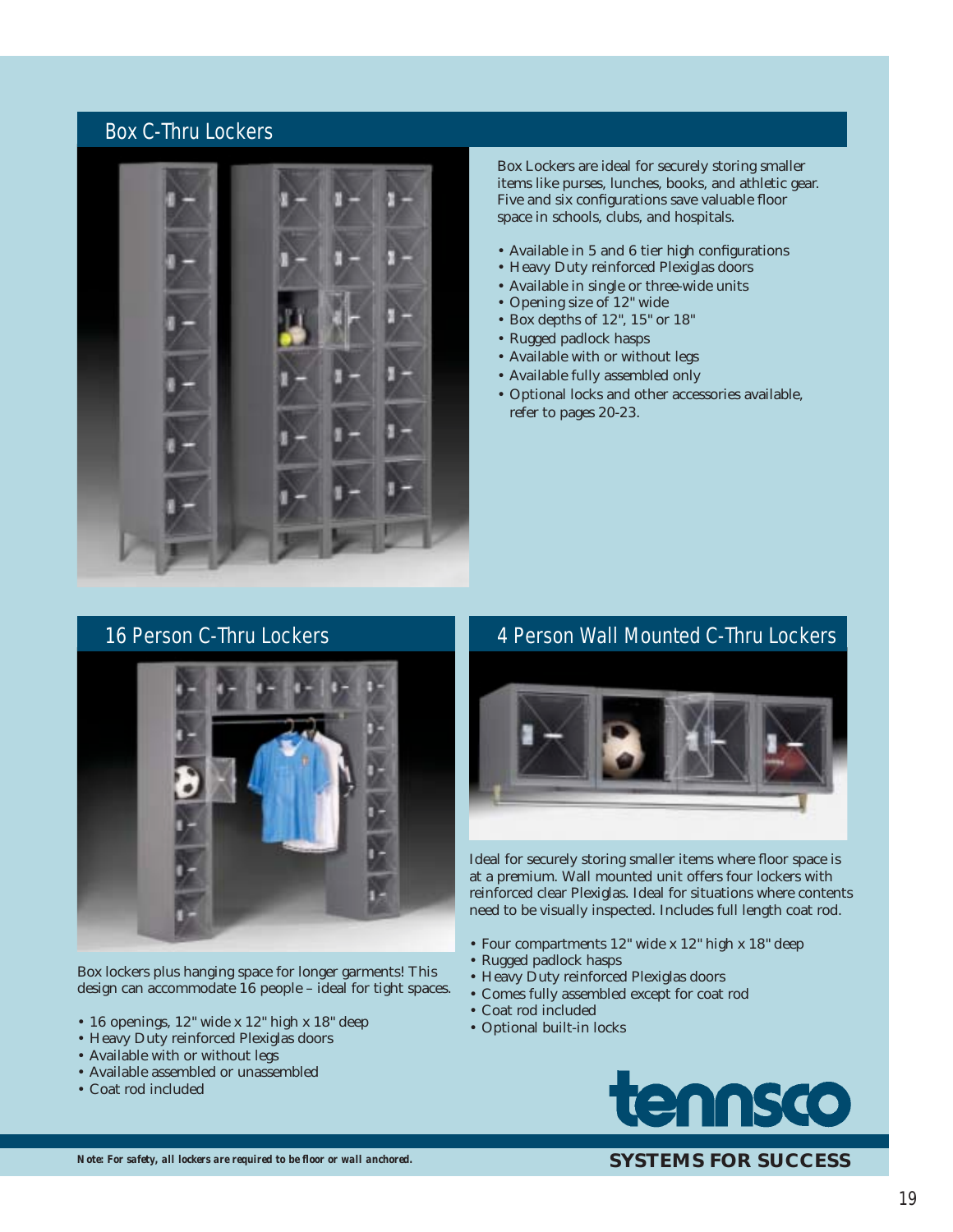

**Flat Top Filler**  The flat top filler is used on flat locker tops to fill the space between two locker tops or a locker top and the wall.



**Sloping Top Filler**  Sloping top fillers are used with sloping top lockers to fill the space between two locker tops or a locker top and the wall.



#### **Three Wide Sloping Top** Three wide sloping tops prevent unnecessary clutter and provide a clean, finished appearance. Also available in one wide top to cover single lockers.



**Sloping Top Corner Filler**  Sloping top corner filler is used with sloping locker tops to fill the corner space between two locker tops.



**Flat Top Corner Filler**  Flat top corner filler is used to fill the corner space between two locker tops.



**Ventilated Door** All Tennsco lockers can be ordered with perforated doors when additional ventilation is a requirement.



**Flat Top Boxed End Panel** Flat top boxed end panels are designed to give a finished look and a sturdier end to a row of free-standing lockers.



**Sloping Top Boxed End Panel** Sloping top boxed end panels are used with sloping top lockers to give a finished look and a sturdier end to a row of free-standing lockers.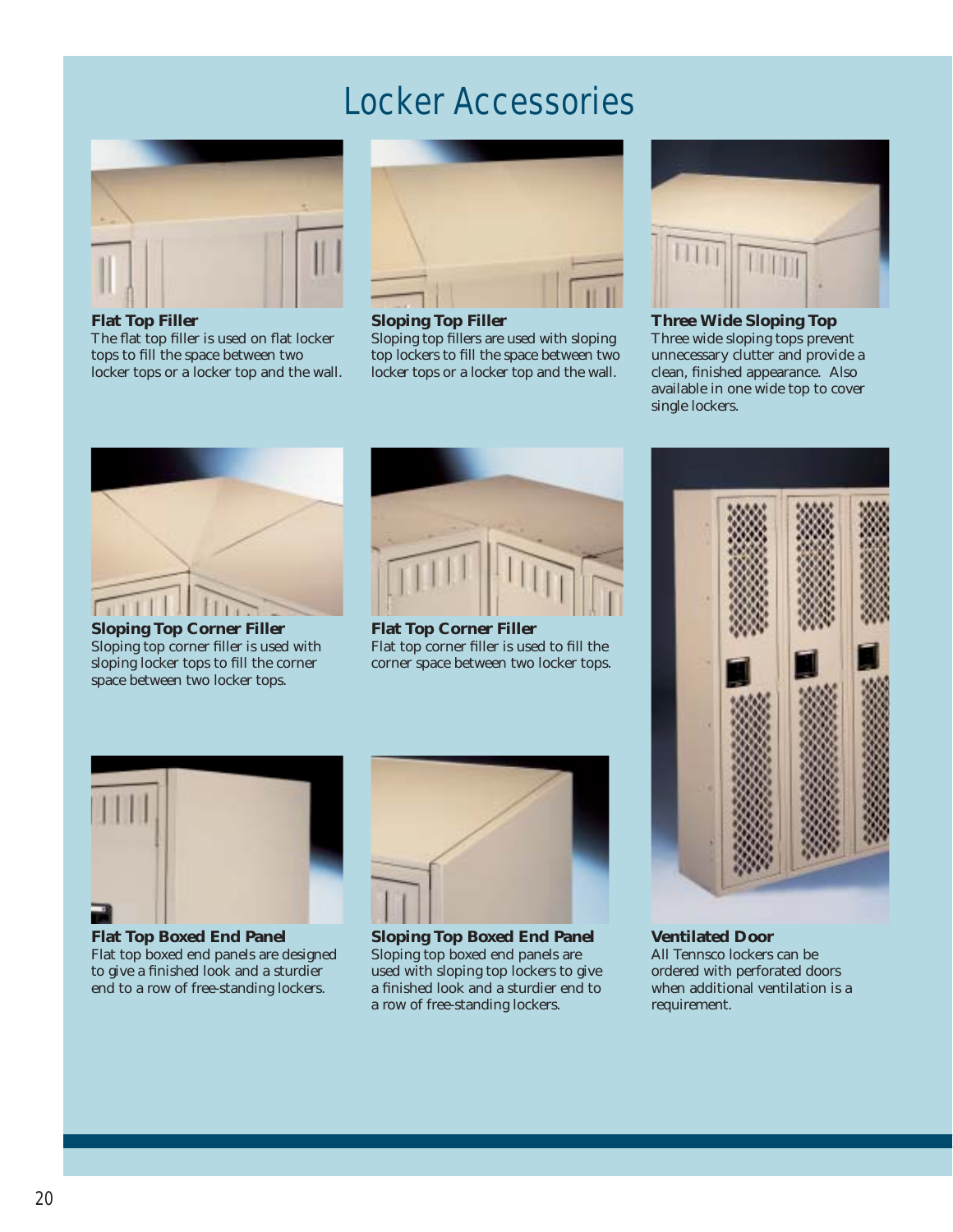Recessed **Locker Accessories** 



**Horizontal Trim**

These decorative trim pieces fill the space between the lockers and the wall when lockers are recessed. Horizontal trim comes in 72" lengths for custom, on-site trimming.



#### **Vertical Trim**

These decorative trim pieces fill the space between the lockers and the wall when lockers are recessed. Vertical trim is available in 60" and 72" heights.



**Splice Cap** Splice caps provide a uniform, even joint where more than one piece of trim meet.



**Corner Splice Cap** Corner caps are used to join horizontal and vertical trim pieces.



**Outside Corner Cap** Outside corner caps are used to join trim pieces and turn a corner.



**Z Brace/Bottom Angle**  Z Braces provide reinforcement and secures the bottom of the locker to the floor, while adding toe-space under the locker. Bottom angles are used as a decorative filler for the bottom face of the locker.



**Angle Filler Panel/Flat Filler Panel**  Angle filler panels are used to close the space between a locker and the wall or between two lockers when an obstruction prevents the installation of another locker. Flat filler panels require two filler panel frames; angle filler panels require only one.

**Filler Panel Frame/Corner Angle** Filler panel frames attach to locker frames to secure front filler panels. Corner angles are used in inside corners to provide a finished appearance.

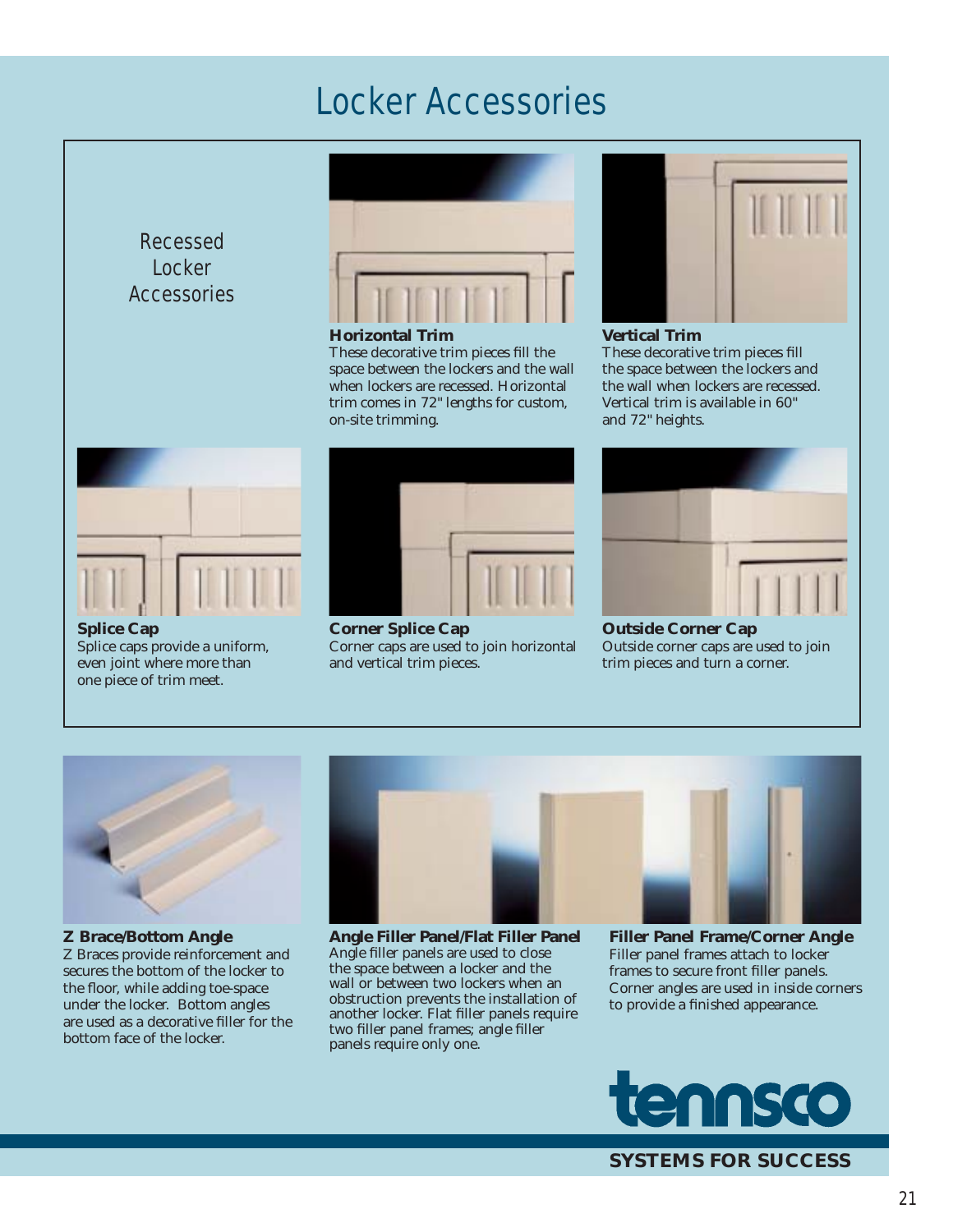

**Coat Rod** 

These painted (sand color only) steel coat rods are ½" in diameter and are available in 9", 12", 15", 18", 21", and 24" lengths.



#### **Coat Hook**

Additional coat hooks can be added to any locker. Coat hooks can be factory welded into assembled units if specified at time of order. Single hook or double hook available.



**Shelves and Partitions**  Add shelves to customize locker compartments or vertical partitions to create dual compartments in single tier lockers.



**Front Base/Closed End Base** Closed front bases fit between front locker legs to provide a flush, finished appearance. End bases fit between front and rear legs of a row-ending locker.



**Closed Base**

Used only on lockers with no legs, the closed base is a one piece, fully enclosed, 6" tall, steel base to raise the locker off the floor.



**Locker End**  Locker ends are used to finish a row and give a clean, attractive, appearance.



**Locker Benches/Pedestals**  A clear lacquer finish protects these  $1\frac{1}{4}$ " thick laminated maple benches. Heavy duty steel pedestals have an enamel finish to match your lockers. Benches are 9 ½" wide and 36" to 144" long.



**Painted Steel Recessed Cup**  Vandals don't stand a chance – neither does rust! Our standard steel handles are painted with a black powder-coated finish and are scratch resistant.



**Stainless Steel Recessed Cup**  Add an extra touch of quality with our optional stainless steel recessed cup. Scratch resistant.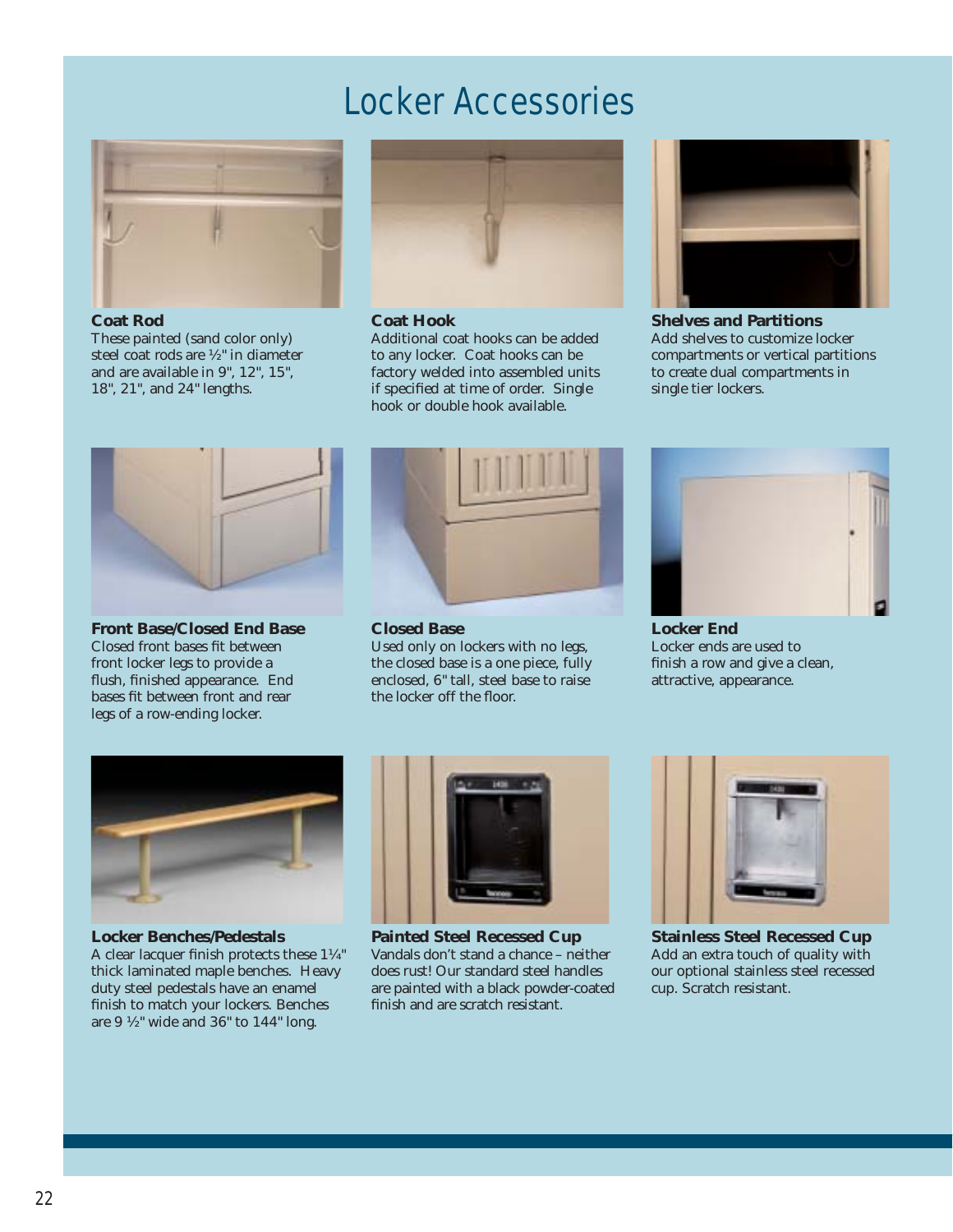

**Grooved Key Lock**  This built-in deadbolt lock features a rust-resistant steel case and a large assortment of differing keys. The grooved key lock ensures additional security. Masterkeyed systems are available.



**Combination Padlock/ Masterkeyed Combination Padlock** A self-locking shackle and automatic disarranging tumblers make these locks virtually tamper-proof. Masterkeyed system provides additional control. Shackle diameter is  $\frac{9}{32}$ " (7mm)



**Manual Locking Combination Deadbolt/ Automatic Locking Combination Deadbolt** Both built-in locks are masterkeyed systems with changeable combinations. The precision mechanism never needs lubricating and a stainless steel case covers the mounting bolts for security.



**ADA Compliant Lock** 

Now it's even easier to access a locker with our ADA Compliant lock. To open the lock, simply insert the key and push up on the handle. Allows one handed opening of the locker door.



**Number/Name Plates**

Number plates provide order and a clean finished look. Field-installed plate with plastic shield for custom identification comes standard. Factory numbered plates installed as no cost option.